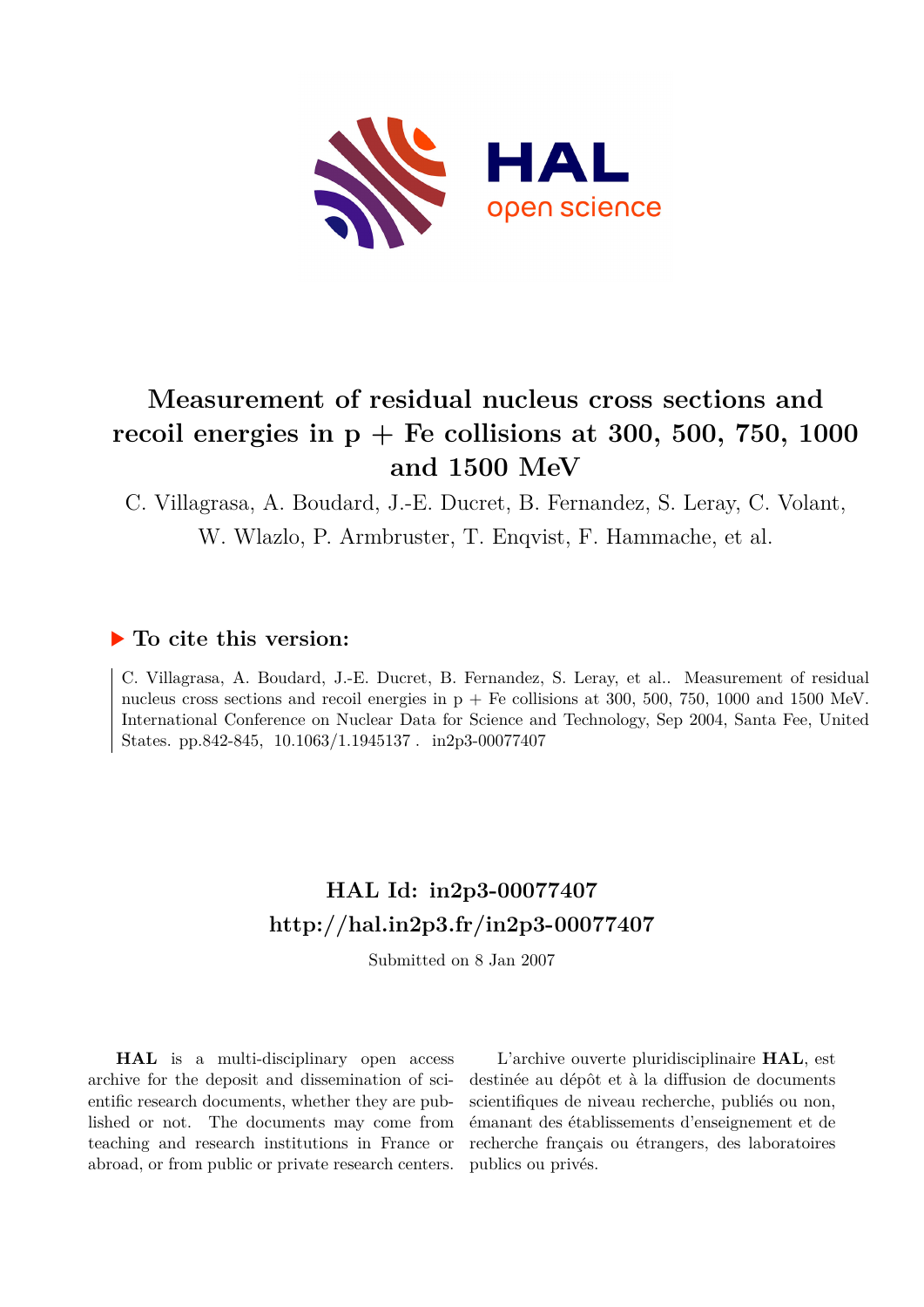# **Measurement of residual nucleus cross sections and recoil energies in p + Fe collisions at 300, 500, 750, 1000 and 1500 MeV**

C. Villagrasa\*, A. Boudard\*, J.-E. Ducret\*, B. Fernandez\*, S. Leray\*, C. Volant\*, W. Wlazło<sup>\*</sup>, P. Armbruster<sup>†</sup>, T. Enqvist<sup>†</sup>, F. Hammache<sup>†</sup>, K. Helariutta<sup>†</sup>, B. Jurado<sup>†</sup>, M.V. Ricciardi<sup>†</sup>, K.-H. Schmidt<sup>†</sup>, K. Sümmerer<sup>†</sup>, F. Vivès<sup>†</sup>, O. Yordanov<sup>†</sup>, L. Audouin<sup>\*\*</sup>, L. Ferran<sup>\*\*</sup>, F. Rejmund<sup>\*\*</sup>, C. Stéphan<sup>\*\*</sup>, L. Tassan-Got<sup>\*\*</sup>, J. Benlliure<sup>‡</sup>, E. Casarejos<sup>‡</sup>, M. Fernandez<sup>‡</sup>, J. Pereira<sup>‡</sup>, S. Czajkowski<sup>§</sup>, D.Karamanis<sup>§</sup>, M. Pravikoff<sup>§</sup>, J. George<sup>¶</sup>, R.A Mewaldt<sup>¶</sup>, N. Yanazak<sup>¶</sup>, M. Wiedenbeck<sup>||</sup>, J. Connel<sup>††</sup>, T. Faestermann<sup>‡‡</sup>, A. Heinz<sup>§§</sup> and A. Junghans<sup>¶</sup>

<sup>∗</sup>*DAPNIA/SPhN CEA/Saclay, F-91191 Gif sur Yvette Cedex, France* †*GSI, Planckstrasse 1, 64291 Darmstadt, Germany* ∗∗*IPN Orsay, F-91406 Orsay Cedex, France* ‡*Univ. de Santiago de Compostela, E-15706 Santiago de Compostela, Spain* §*CENBG, F-33175 Gradignan Cedex, France* ¶*California Institute of Technology, Pasadena, CA 91125 USA* k *Jet Propulsion Laboratory,California Institute of Technology, Pasadena, CA 91109 USA* ††*University of Chicago, Chicago, IL 60637, CA 91125 USA* ‡‡*TU Munich, 85747 Garching, Germany* §§*Argonne National Laboratory, Argonne, IL 60439-4083 USA* ¶¶*CENPA/University of Washington, Seattle WA 98195 USA*

**Abstract.** The production of residual nuclei in  $p + Fe$  collisions has been measured at GSI on the FRS facility by means of the reverse kinematic techniques at 300, 500, 750, 1000 and 1500 MeV/A. The cross-sections larger than 0.01 mb of all isotopes with Z larger than 8 have been obtained. Velocity distributions were also measured. Comparisons to models describing spallation reactions and some empirical formulae often used in astrophysics are presented. These data are directly used to calculate impurety production and DPAs in a thin window as foreseen in spallation sources or accelerator-driven systems.

# **INTRODUCTION**

The isotopic production of residual nuclei in  $p + Fe$ collisions has been measured at GSI on the FRS facility by means of the reverse kinematic techniques at 300, 500, 750, 1000 and 1500 MeV/A [1]. Cross-sections for all isotopes produced above 0.01 mb with Z larger than 8 have been obtained. The experiment gives also access to the momentum spectra of each isotope so that, after the proper transformation, the recoil energy of residues in the usual kinematics (proton on iron) can be deduced. These data are interesting in several domains. For astrophysics, they are needed for a detailed knowledge of the spallation process around energies found in cosmic radiations, and for elements of importance in the nucleosynthesis and in the interstellar medium. Compared to previous data [2, 3], this experiment provide full isotopic distributions extending to much lower elements on a large range of energies. In spallation neutron sources and acceleratordriven sub-critical reactors, the proton beam accelerated under vacuum have to cross a window before entering the spallation target and the subcritical reactor. In most of the designs, this thin window is dominantly made of iron. The data described here can be directly used to calculate the amount of impurities accumulated and the damage due to the recoil of residual nuclei in such a window. Last, but not least, these iron data are important as a test of spallation models and complement a wide program on isotopic distribution measurements mostly devoted, up to now, to heavy nuclei (U, Pb and Au) [4]. The study of the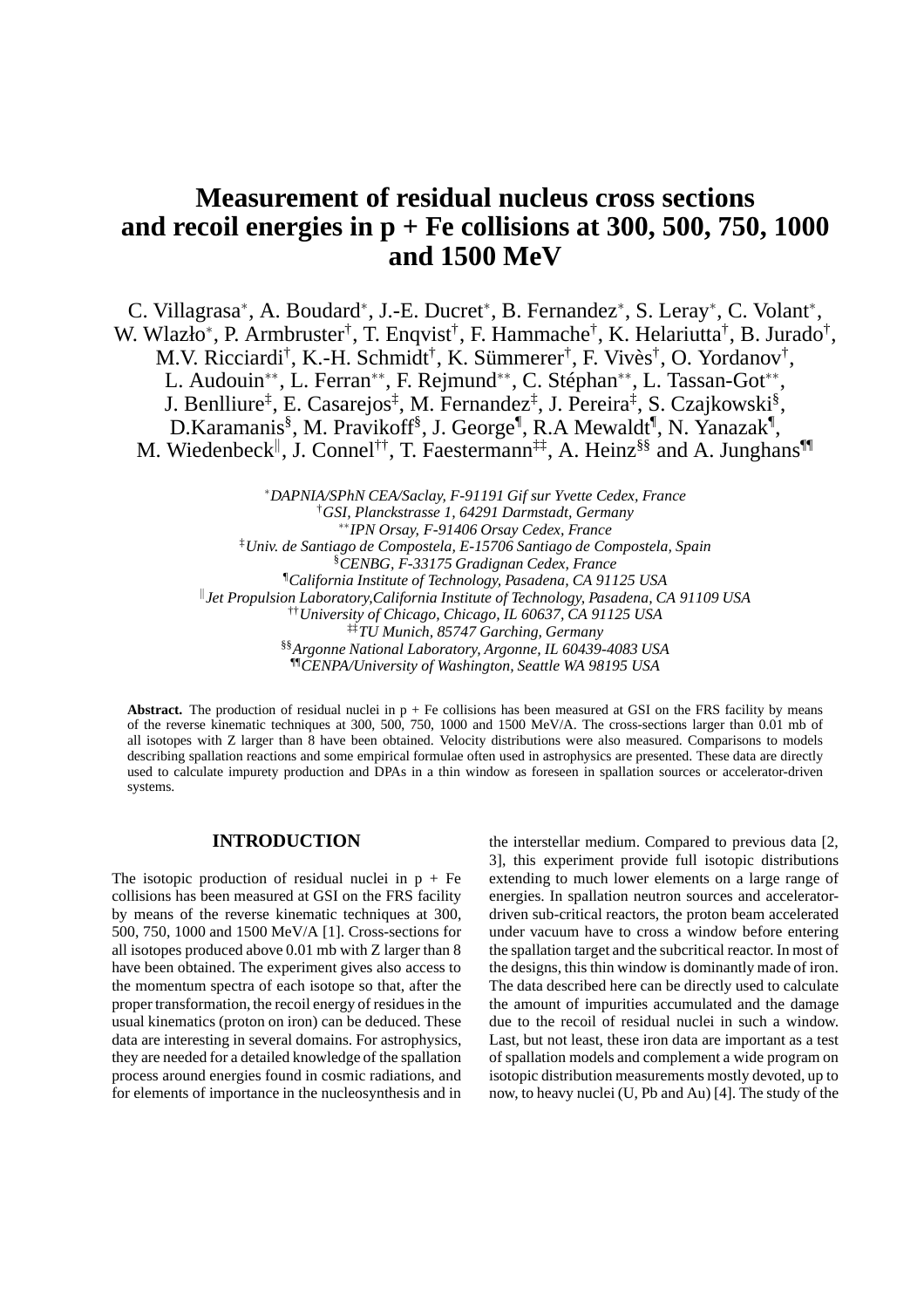beam energy dependence is also made possible for the first time in this type of experiments.

## **PRODUCTION CROSS-SECTIONS**

The experiment used the reverse-kinematics method, i.e. a beam of <sup>56</sup>Fe onto a liquid hydrogen target. All the fragments produced in the target were therefore strongly forward focused and identified in flight by the fragment separator FRS. The nuclear charge was determined using a multiple sampling ionization chamber. The mass was obtained from the measurements of the magnetic rigidity, velocity and charge of the fragments. The magnetic rigidity of the fragments is determined from the positions at the intermediate and final focal planes measured with plastic scintillators and the knowledge of the ion-optical conditions of the spectrometer. The velocity was experimentally measured by time of flight between the two focal planes (about 36 m of ToF base). Because of the FRS momentum acceptance  $(\pm 1.5\%)$ , several measurements with various magnetic fields were done to cover all the momentum range of the fragments.

The primary-beam intensity was measured from the current induced by secondary electrons in titanium foils. Since the liquid hydrogen target was enclosed between thin titanium foils, measurements were repeated using an identical empty target to allow subtraction of contributions due to the titanium windows.

To obtain the final isotopic production cross-sections, several correction factors were applied which take into account the detection efficiency of the different detctors, the secondary reactions in the different layers of matter in the beam line, the contribution to the reaction rate from multiple reactions inside the hydrogen target, and the FRS transmission correction. The latter is due to the limited geometrical acceptance and ion-optical conditions of the FRS which result in a selection in the angular distribution of the fragments.

Finally, isotopic cross-sections were obtained for elements down to  $Z=10$  at 300 and 500 MeV/A and  $Z=8$ at 750, 1000, 1500 MeV/A with uncertainties around 10% for most of the fragments [1]. For the lightest ones, the uncertainty could reach 20% due to the larger applied transmission correction. A comparison with  $\gamma$ spectrometry data [5] and with the few previous reverse kinematics data obtained (for a range of charges smaller than ours) by Webber et al. [3] was performed in [1] and showed a reasonable agreement. The charge distribution for the five energies and a selected set of isotopic distributions at 1000 MeV/A are presented in fig. 1

## **Comparison with models**

Spallation reactions are generally described by a twostep mechanism: a first stage of individual nucleonnucleon collisions, usually treated by an intranuclear cascade model (INC), then, the decay of the excited remnant nucleus by evaporation-fission. A pre-equilibrium stage is sometimes inserted in-between. Recently, an important effort has been devoted, within the European project HINDAS [6], to the improvement, test and validation on a large set of experimental data of these models. The INCL4 model [7] coupled to the ABLA [8] de-excitation model has been found to satisfactorily reproduce a large number of various observables in different experiments.



FIGURE 1. Charge distributions at 5 energies (top), including the low charges from [9] at 1 GeV. Selected isotopic distributions (bottom). The curves are the predictions of the INCL4 model from [7] with either the de-excitation code ABLA [8] (dashed red line) or GEMINI from [10] (solid blue line).

However, charge and mass distributions measured in p+Fe reactions are one of the failures of the model as can be seen in fig. 1. In particular, the decrease of the crosssections with decreasing charges was found too steep compared to the experimental data. Meanwhile, the independent analysis of the very light fragments produced in our experiment at 1 GeV [9], showed that intermediate mass fragments (IMF)  $(3 \le Z \le 8)$  were produced in a rather large quantity. In fig. 1, we also show a comparison of the experimental data with the same INCL4 intranuclear cascade model but followed by the GEMINI de-excitation code from Charity et al. [10]. In the latter model, IMF production is treated as a very asymmetrical fission mode competing with classical evaporation. It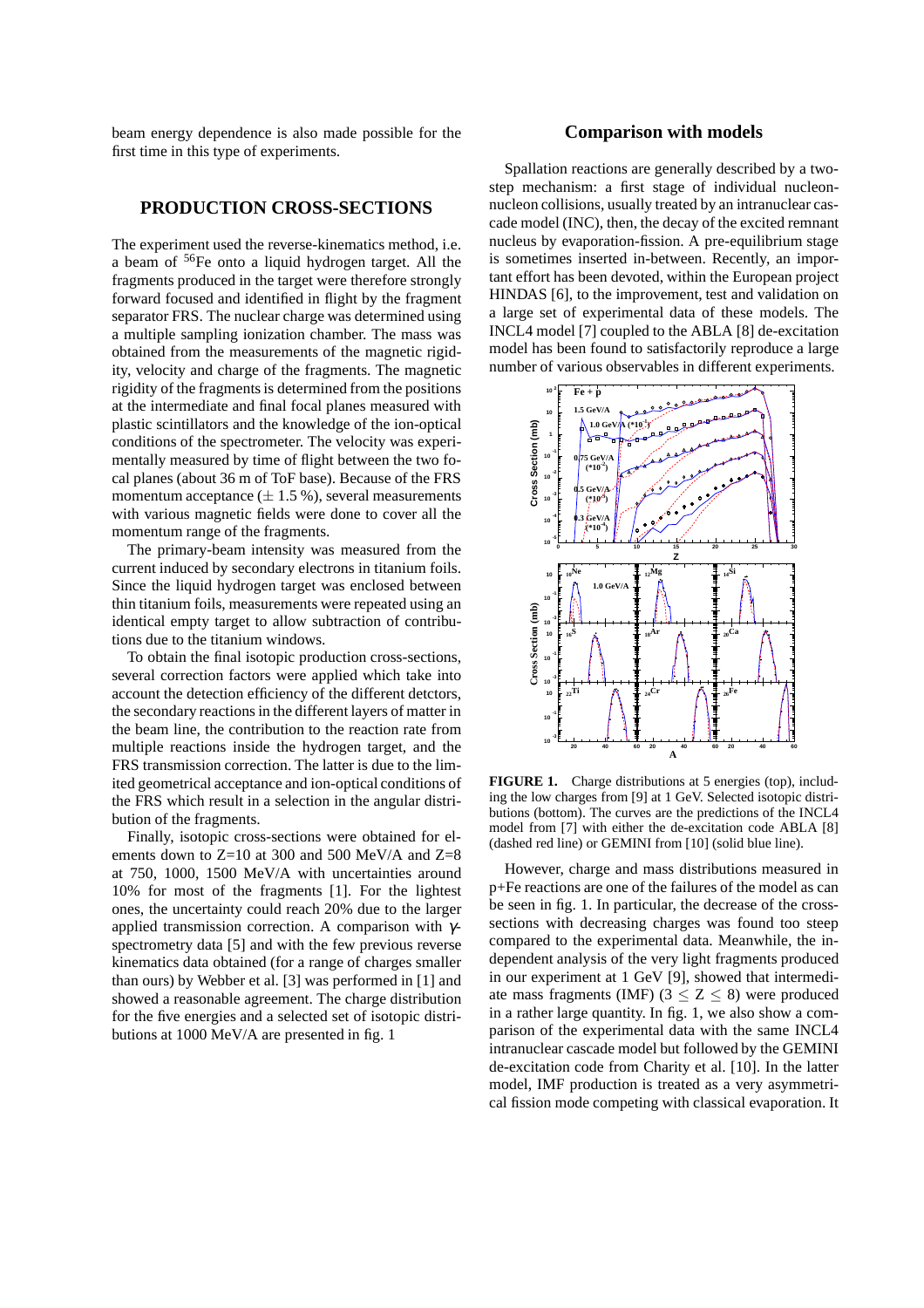can be seen that the calculation reproduces quite well the whole charge distributions, including the small even-odd effects observed in the data and the IMF production, except maybe at 300 MeV. Also the isotopic distributions, shown for a selected set of elements at 1 GeV, are rather well predicted. A similar agreement of GEMINI following another INC model has been recently reported by Mashnik [11]. It has to be noticed however, that the same GEMINI model is not able to reproduce data on heavy nuclei. A way to improve the prediction on light nuclei without loosing the agreement on heavy ones could be to take into account this asymmetrical fission mode of light nuclei into de-excitation models like ABLA.

#### **Comparison to empirical formula**

In astrophysics, spallation residue production crosssections are often derived from empirical formula in which parameters are fitted on experimental data. In fig. 2 we present the comparison of our mass distributions with two of these formulae, from Webber et al. [12] and Silberberg et al. [13]. It can be observed that the Webber formula correctly predicts the highest mass cross-sections while the disagreement increases as the mass decreases. This is probably due to the fact that the parameters were fitted on the available data at that time which were containing only cross-sections for high masses. This illustrates the danger of using parametric formula outside the range on which they were ajusted. On the contrary, the more recent Silberberg and Tsao formula is found to agree reasonably well with our data all along the mass range. This indicates that the mass and the energy dependences in the formula are well controlled.

# **Recoil velocities**

In addition to the isotopic production cross-sections, a precise value of the longitudinal velocity can be deduced from the magnetic rigidity in the first part of the spectrometer and the mass and charge of the fragments. This allows to obtain velocity distributions for each isotope. Assuming that the reaction takes place in the center of the target, the velocity of the fragment is corrected for the energy loss in the target and transformed into the reference frame of the projectile. Recoil energies can be deduced from a combination of the mean value and the width of the measured velocity dstributions. Fig. 3 shows the mean value of the longitudinal velocity distribution, averaged on isotopes with the same mass, as a function of the mass difference from the projectile. The experimental values are compared to the ones predicted by the INCL4/ABLA combination. A rather large discrepancy



**FIGURE 2.** Mass distribution at 5 energies compared to Webber formula [12] (top) and to Silberberg and Tsao formula [13] (bottom).



**FIGURE 3.** Mean value of the longitudinal velocity as a function of the mass difference from the projectile at 1 GeV, experimental and calculated with INCL4/ABLA.

is observed: the experimental data do not increase linearly with the mass difference as it is predicted by the theory. Instead, they seem to saturate as the mass difference increases. This behavior is the same for the others energies analyzed in this experiment. This could be related to the fact that low masses could be predominantly produced in asymmetrical fission, as discussed in the preceding section, and therefore have velocity spectrum different from the one predicted by a pure evaporation model.